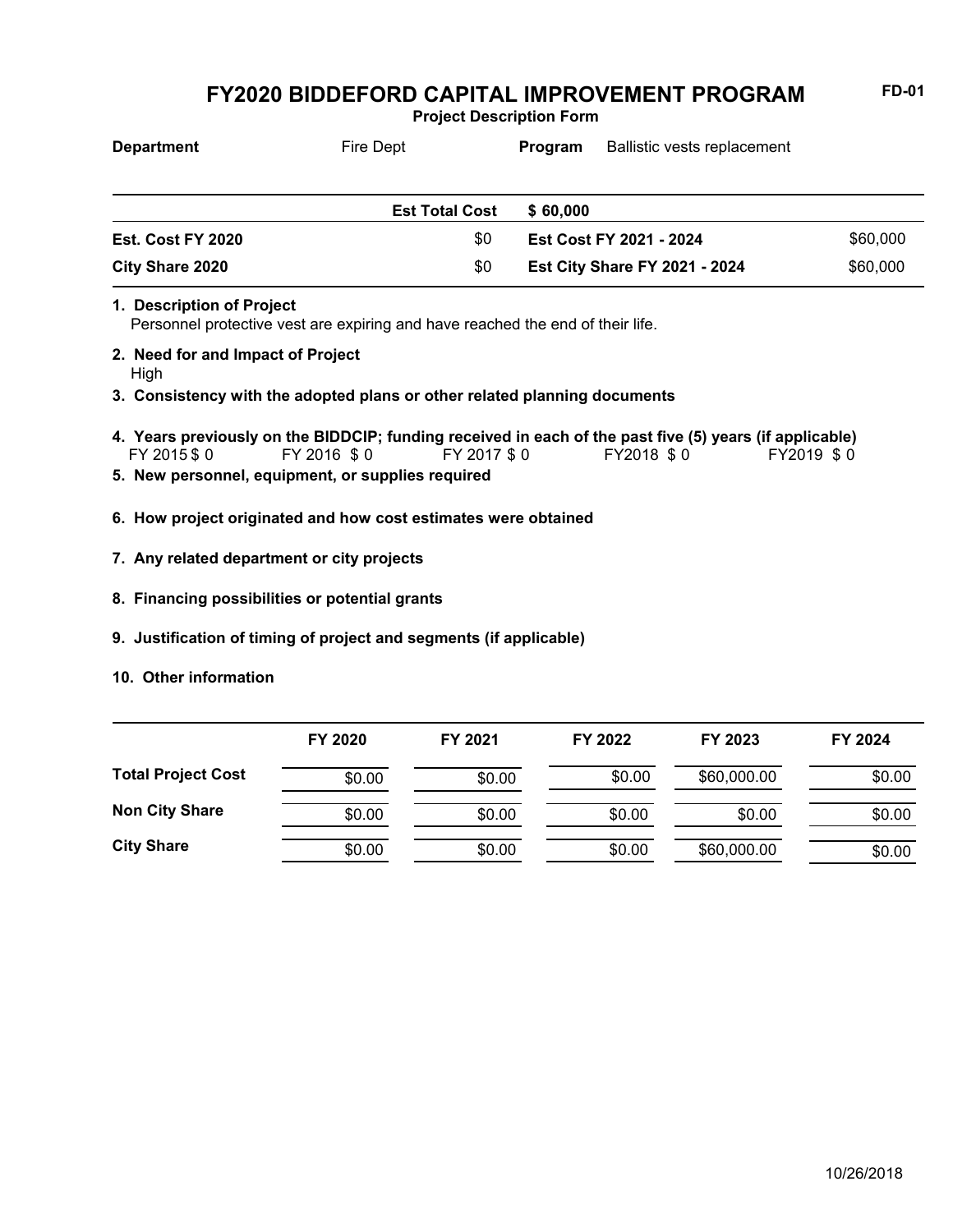**Project Description Form**

| <b>Department</b>      | Fire Dept             | Program                 | <b>Eastern Fire Station</b>          |             |
|------------------------|-----------------------|-------------------------|--------------------------------------|-------------|
|                        | <b>Est Total Cost</b> | \$2,300,000             |                                      |             |
| Est. Cost FY 2020      | \$0                   | Est Cost FY 2021 - 2024 |                                      | \$2,300,000 |
| <b>City Share 2020</b> | \$0                   |                         | <b>Est City Share FY 2021 - 2024</b> | \$0         |

### **1. Description of Project**

This station would have an engine and an ambulance staffed to serve the coastal area as well as all other response areas. We would propose that this station be build into a UNE owned structure, allowing for a more cost effective plan. This building could house FD, PD and UNE security and UNE EMS staff. Additionally there may also be other creative was to more effectively use this building such as a collaboration with the Biddeford School Department with a student fire and ems program or though some sort of private business public partnership. At this time we have not put together exact project cost because of the complexity of the project. This station and staff at this location would allow us to reduce the large response time that we have to our coastal areas and allow for us to staff a needed third ambulance.

### **2. Need for and Impact of Project**

The call volume continues to increase, service needs to be expanded to the coastal areas, and a third ambulance needs to be staffed.

- **3. Consistency with the adopted plans or other related planning documents**
- FY 2015 \$ 0 FY 2016 \$ 0 FY 2017 \$ 0 FY2018 \$ 0 FY2019 \$ 0 **4. Years previously on the BIDDCIP; funding received in each of the past five (5) years (if applicable)**
- Eight additional staff would need to be added to bring the minimum shift staffing to ten. This staffing could be accomplished through hiring staff, or a combination of increased overtime and hiring additional staff. **5. New personnel, equipment, or supplies required**
- **6. How project originated and how cost estimates were obtained**
- **7. Any related department or city projects**
- AFG, Bonding **8. Financing possibilities or potential grants**
- Current need for service expansion. **9. Justification of timing of project and segments (if applicable)**
- **10. Other information**

|                           | FY 2020 | FY 2021        | FY 2022        | FY 2023 | FY 2024 |
|---------------------------|---------|----------------|----------------|---------|---------|
| <b>Total Project Cost</b> | \$0.00  | \$1,300,000.00 | \$1,000,000.00 | \$0.00  | \$0.00  |
| <b>Non City Share</b>     | \$0.00  | \$1,300,000.00 | \$1,000,000.00 | \$0.00  | \$0.00  |
| <b>City Share</b>         | \$0.00  | \$0.00         | \$0.00         | \$0.00  | \$0.00  |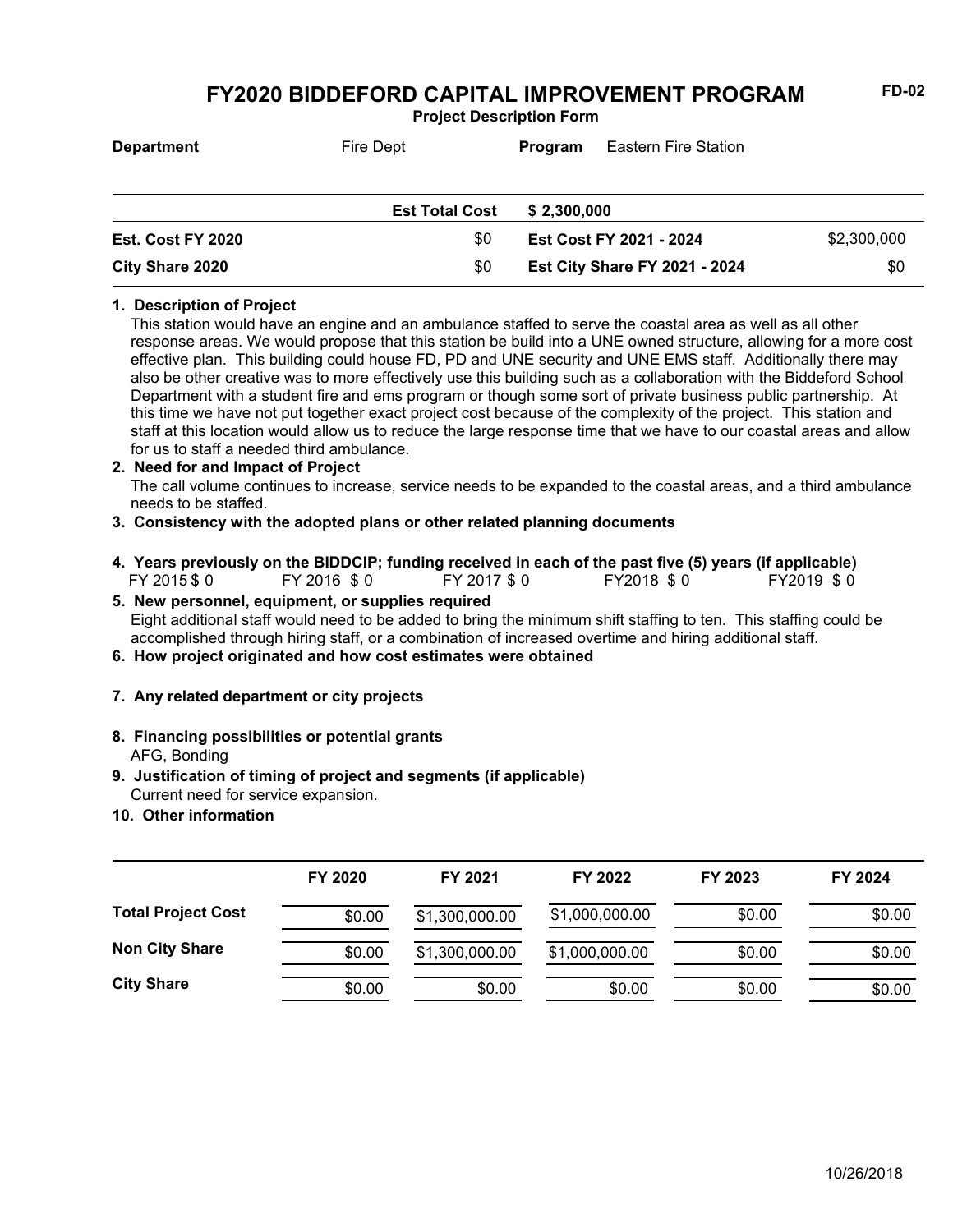**Project Description Form**

| <b>Department</b> | Fire Dept             | <b>EMS CPR Compression Device</b><br>Program |                                      |     |
|-------------------|-----------------------|----------------------------------------------|--------------------------------------|-----|
|                   | <b>Est Total Cost</b> | \$40,000                                     |                                      |     |
| Est. Cost FY 2020 | \$40,000              | Est Cost FY 2021 - 2024                      |                                      | \$0 |
| City Share 2020   | \$40,000              |                                              | <b>Est City Share FY 2021 - 2024</b> | \$0 |

#### **1. Description of Project**

This is a mechanical device that will be attached to patients that are in cardiac arrest that will deliver chest compressions. This device will deliver compressions at a uniformed rate consistently to the patient allowing personnel to work on other needed medical interventions. Additionally this device will improve on responder safety, often responders need to perform CPR compressions in positions that are not safe such as driving down the road in the back of ambulance. This device would allow this to not have to be done. In addition CPR compressions could now be performed if needed while moving the patient, such as down a flight of stairs.

### This device will improve on responder safety and allow for better patient care and treatment for patients in cardiac arrest. **2. Need for and Impact of Project**

- **3. Consistency with the adopted plans or other related planning documents**
- FY 2015 \$ 0 FY 2016 \$ 0 FY 2017 \$ 0 FY2018 \$ 0 FY2019 \$ 0 **4. Years previously on the BIDDCIP; funding received in each of the past five (5) years (if applicable)**
- **5. New personnel, equipment, or supplies required**
- From local dealer **6. How project originated and how cost estimates were obtained**
- **7. Any related department or city projects**
- **8. Financing possibilities or potential grants**
- **9. Justification of timing of project and segments (if applicable)**
- **10. Other information**

|                           | FY 2020     | FY 2021 | FY 2022 | FY 2023 | FY 2024 |
|---------------------------|-------------|---------|---------|---------|---------|
| <b>Total Project Cost</b> | \$40,000.00 | \$0.00  | \$0.00  | \$0.00  | \$0.00  |
| <b>Non City Share</b>     | \$0.00      | \$0.00  | \$0.00  | \$0.00  | \$0.00  |
| <b>City Share</b>         | \$40,000.00 | \$0.00  | \$0.00  | \$0.00  | \$0.00  |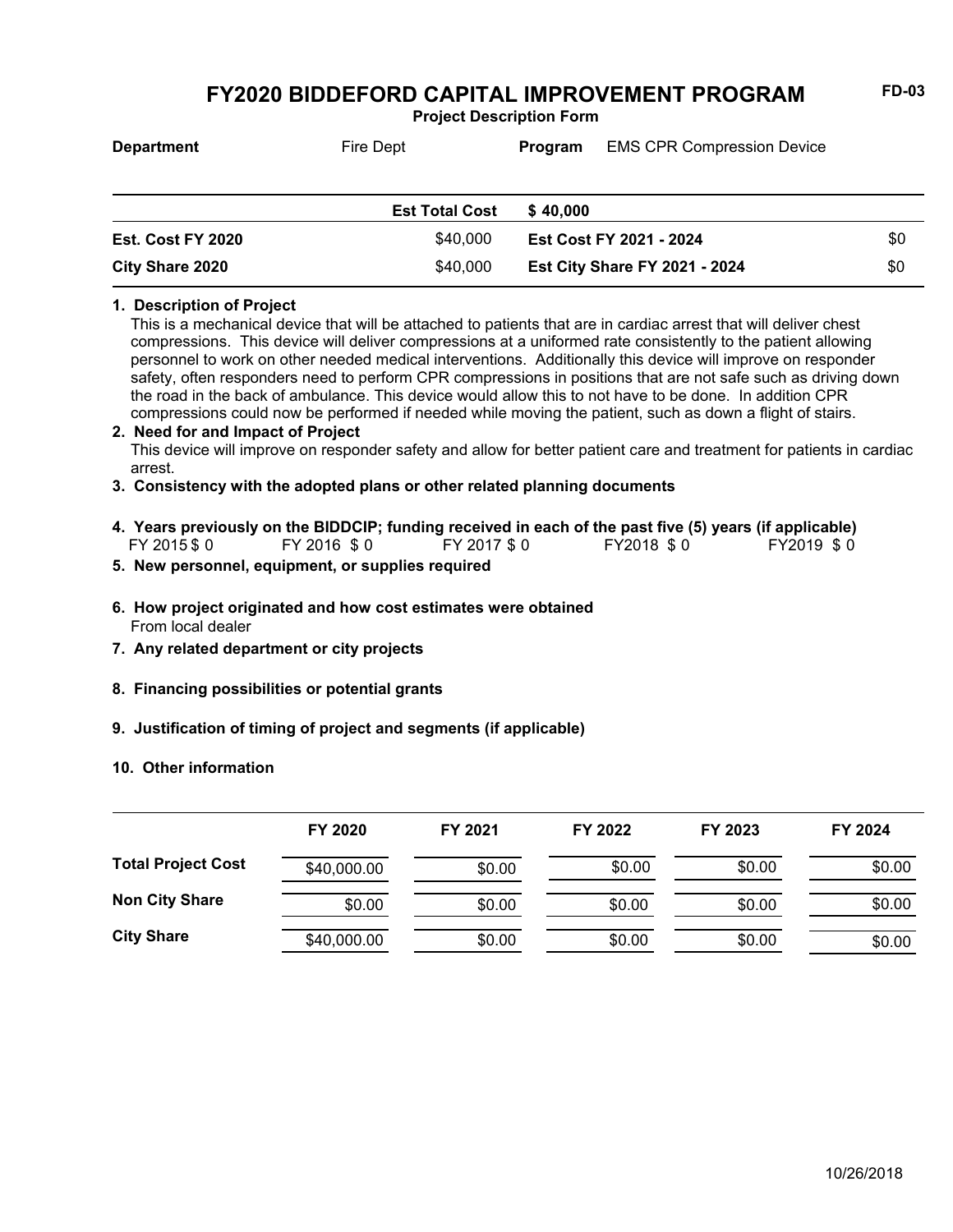**Project Description Form**

| <b>Department</b> | Fire Dept             | Program   | <b>EMS Equipment</b>           |           |
|-------------------|-----------------------|-----------|--------------------------------|-----------|
|                   |                       |           |                                |           |
|                   | <b>Est Total Cost</b> | \$118,000 |                                |           |
| Est. Cost FY 2020 | \$0                   |           | <b>Est Cost FY 2021 - 2024</b> | \$118,000 |

# **1. Description of Project**

Replacement program for EMS stretchers, stair chair, cardiac monitors. All three of our ambulances and our front line fire apparatus have cardiac monitors. These monitors are computers that get used often and need to be on a replacement plan to stay up with the latest technology and most advanced patient care. Monitors are circulated from ambulances to fire apparatus as they are replaced. This program would allow a cardiac monitor to be in service for about 18 years before it is taken out of service. EMS stretchers and stair chairs take a lot of abuse and need constant maintenance and repairs. This program would allow a stretcher and stair chair to be in service for 9 years before being taken out of service.

**Est City Share FY 2021 - 2024** \$118,000

#### **2. Need for and Impact of Project**

This type of equipment needs to be on a replacement plan. Our newest stair chair and stretcher is currently 3 years old and our newest cardiac monitor is 3 years old.

### **3. Consistency with the adopted plans or other related planning documents**

- FY 2015 \$ 0 FY 2016 \$ 0 FY 2017 \$ 0 FY2018 \$ 0 FY2019 \$ 0 **4. Years previously on the BIDDCIP; funding received in each of the past five (5) years (if applicable)**
- **5. New personnel, equipment, or supplies required**

**City Share 2020** \$0

- Stryker, physio sales. **6. How project originated and how cost estimates were obtained**
- **7. Any related department or city projects**
- **8. Financing possibilities or potential grants**

### **9. Justification of timing of project and segments (if applicable)**

This equipment is currently at its replacement time according to the plan

**10. Other information**

|                           | FY 2020 | FY 2021     | FY 2022 | FY 2023 | FY 2024     |
|---------------------------|---------|-------------|---------|---------|-------------|
| <b>Total Project Cost</b> | \$0.00  | \$59,000.00 | \$0.00  | \$0.00  | \$59,000.00 |
| <b>Non City Share</b>     | \$0.00  | \$0.00      | \$0.00  | \$0.00  | \$0.00      |
| <b>City Share</b>         | \$0.00  | \$59,000.00 | \$0.00  | \$0.00  | \$59,000.00 |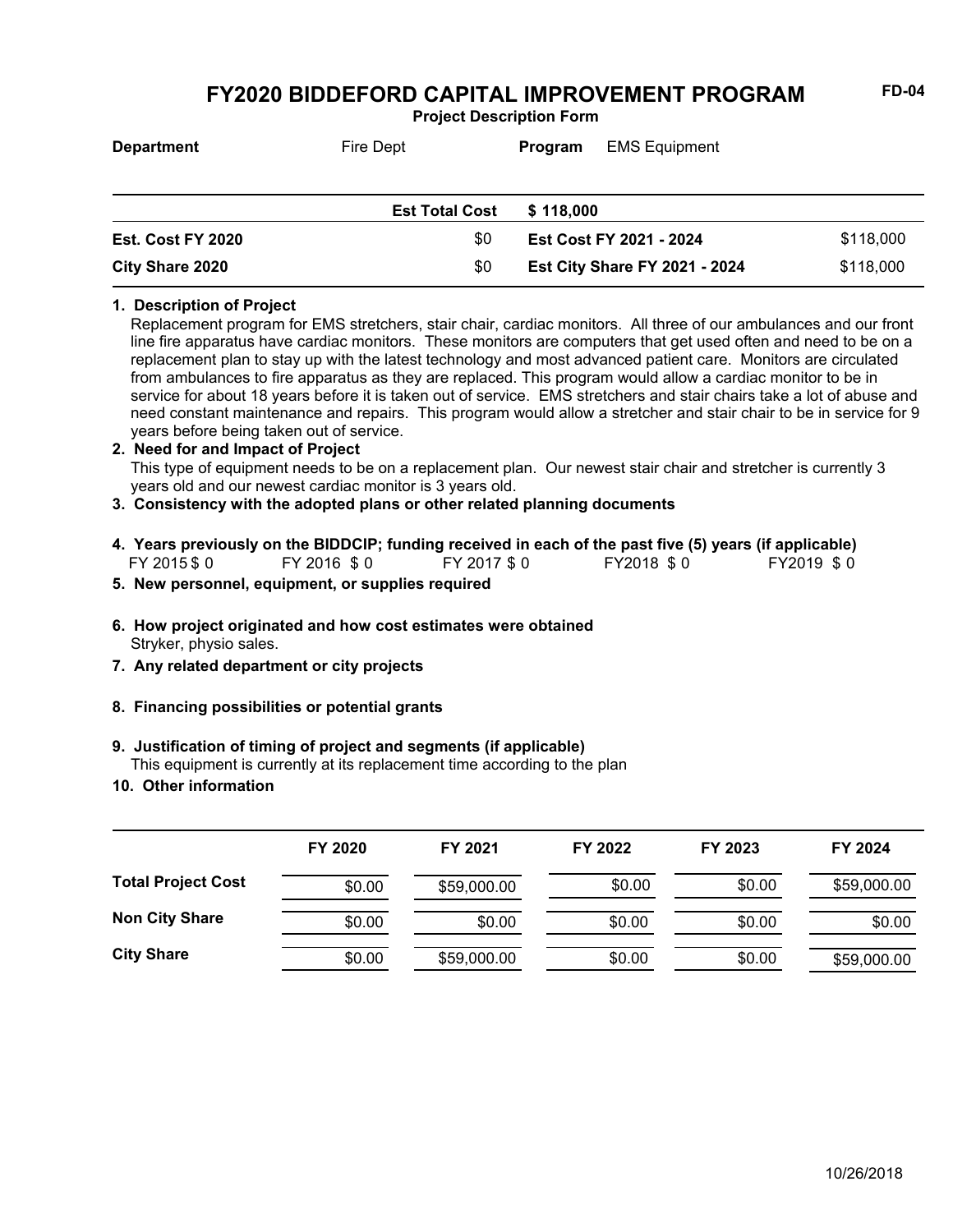**Project Description Form**

| <b>Department</b> | Fire Dept             | <b>Program</b> | EMS stretcher power lift assist |     |
|-------------------|-----------------------|----------------|---------------------------------|-----|
|                   |                       |                |                                 |     |
|                   | <b>Est Total Cost</b> | \$80,000       |                                 |     |
| Est. Cost FY 2020 | \$80,000              |                | Est Cost FY 2021 - 2024         | \$0 |

#### **1. Description of Project**

This project would allow us to have an EMS stretcher power lift for each of our ambulances. These lifts assist our EMS providers when loading patients into the back of the ambulance. Currently out providers need to physically lift the stretcher with the patient on it into the ambulance. This is often extremely difficult depending of the weight of the patient and the grade of the area that the ambulance is parked on.

**Est City Share FY 2021 - 2024** \$0

This device will improve on provider safety and decrease injury to our personnel. **2. Need for and Impact of Project**

### **3. Consistency with the adopted plans or other related planning documents**

- FY 2015 \$ 0 FY 2016 \$ 0 FY 2017 \$ 0 FY2018 \$ 0 FY2019 \$ 0 **4. Years previously on the BIDDCIP; funding received in each of the past five (5) years (if applicable)**
- **5. New personnel, equipment, or supplies required**

**City Share 2020** \$80,000

- From local dealer **6. How project originated and how cost estimates were obtained**
- **7. Any related department or city projects**
- Safety works **8. Financing possibilities or potential grants**
- **9. Justification of timing of project and segments (if applicable)**
- **10. Other information**

|                           | FY 2020     | FY 2021 | FY 2022 | FY 2023 | FY 2024 |
|---------------------------|-------------|---------|---------|---------|---------|
| <b>Total Project Cost</b> | \$80,000.00 | \$0.00  | \$0.00  | \$0.00  | \$0.00  |
| <b>Non City Share</b>     | \$0.00      | \$0.00  | \$0.00  | \$0.00  | \$0.00  |
| <b>City Share</b>         | \$80,000.00 | \$0.00  | \$0.00  | \$0.00  | \$0.00  |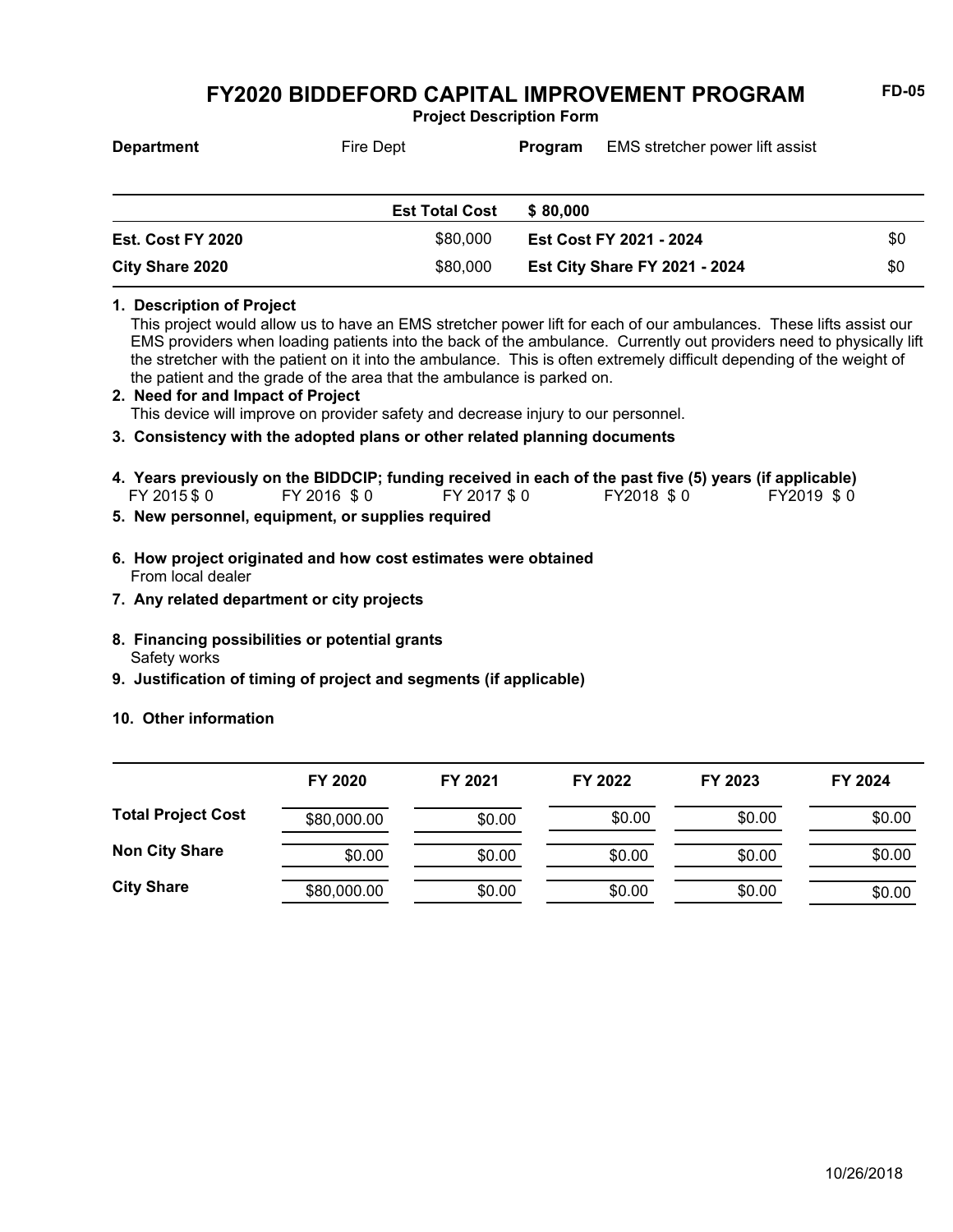**Project Description Form**

| <b>Department</b> | Fire Dept             | Ocean Rescue Boat<br>Program         |     |
|-------------------|-----------------------|--------------------------------------|-----|
|                   | <b>Est Total Cost</b> | \$25,000                             |     |
| Est. Cost FY 2020 | \$25,000              | <b>Est Cost FY 2021 - 2024</b>       |     |
| City Share 2020   | \$25,000              | <b>Est City Share FY 2021 - 2024</b> | \$0 |

#### **1. Description of Project**

We have been without a rescue boat for the ocean since our old boat was put out of service three years ago. Currently Saco Fire is responding to our ocean water calls, but we have always strived for a two boat response between Biddeford and Saco for safety. The harbor master has been working on surplus options for a replacement boat for a few years, but has not been able to find a boat that works for us. This is a complex issue that the councils from both cities have been discussing for a number of years which has had much political opinion. Each year we are called to an average of 24 to 30 boat responses. Our boat launch at Marblehead is one of the busiest in the state and Coast Guard Response is delayed. Many of our citizen recreate on the water. This would be a smaller boat then Saco's that would allow us coastal and island response and would work in combination with Saco's boat allowing access to areas that their boat cannot reach. Additionally it would designed to allow us to deploy rescue swimmers and to retrieve victims in the water.

- **2. Need for and Impact of Project**
- **3. Consistency with the adopted plans or other related planning documents**
- FY 2015 \$ 0 FY 2016 \$ 0 FY 2017 \$ 0 FY2018 \$ 0 FY2019 \$ 0 **4. Years previously on the BIDDCIP; funding received in each of the past five (5) years (if applicable)**
- Radios, radar, GPS, other marine electronics, emergency lighting, search lighting **5. New personnel, equipment, or supplies required**
- **6. How project originated and how cost estimates were obtained**
- **7. Any related department or city projects**
- AFG, surplus options **8. Financing possibilities or potential grants**
- **9. Justification of timing of project and segments (if applicable)**
- **10. Other information**

|                           | FY 2020<br>FY 2021 |        | FY 2022 | FY 2023 | FY 2024 |
|---------------------------|--------------------|--------|---------|---------|---------|
|                           |                    |        |         |         |         |
| <b>Total Project Cost</b> | \$25,000.00        | \$0.00 | \$0.00  | \$0.00  | \$0.00  |
| <b>Non City Share</b>     | \$0.00             | \$0.00 | \$0.00  | \$0.00  | \$0.00  |
| <b>City Share</b>         | \$25,000.00        | \$0.00 | \$0.00  | \$0.00  | \$0.00  |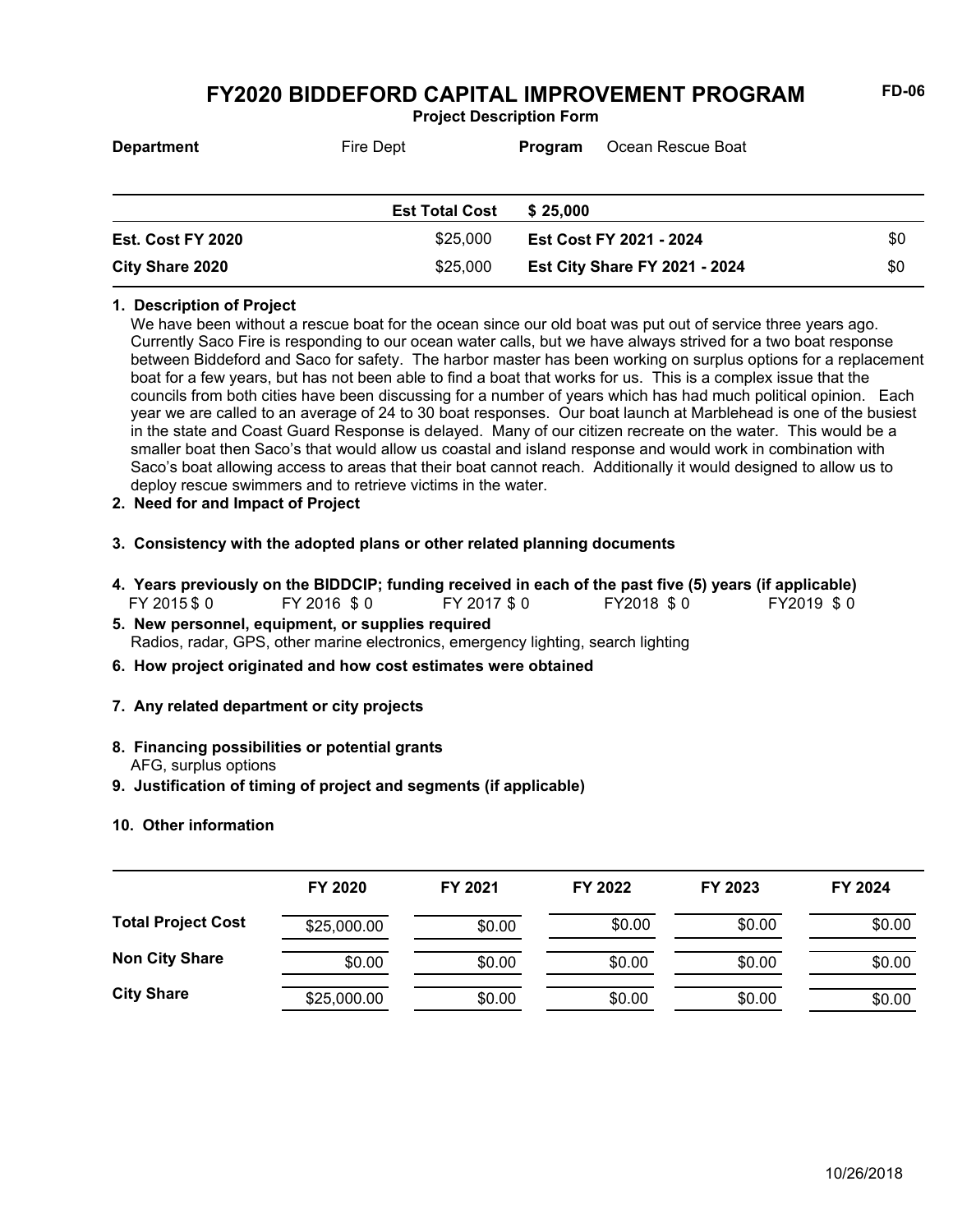**Project Description Form**

| <b>Department</b> | Fire Dept             | Portable radio replacement<br>Program |                                      |     |
|-------------------|-----------------------|---------------------------------------|--------------------------------------|-----|
|                   | <b>Est Total Cost</b> | \$20,000                              |                                      |     |
| Est. Cost FY 2020 | \$20,000              |                                       | Est Cost FY 2021 - 2024              | \$0 |
| City Share 2020   | \$20,000              |                                       | <b>Est City Share FY 2021 - 2024</b> | \$0 |

#### **1. Description of Project**

This project would replace 30 of our portable radios that are between 15 and 25 years old. These radios are at the end of their life. The 30 radios that are being replaced are made up of many different models that do not operate the same, additionally we do not have the programming software for these which lead to costly programming updates when required. The new radios would be able to be programmed by our department. I would like to have this project purchase 30 motorola 451 portables, chargers, and speaker mics that are the same style of radio that we purchased a few years ago through CIP, this would be the second phase of the purchase that is needed to get all of our portable radios updated and the same.

# **2. Need for and Impact of Project**

This device will effect fit testing for FD, PD, and DPW.

**3. Consistency with the adopted plans or other related planning documents**

- FY 2015 \$ 0 FY 2016 \$ 0 FY 2017 \$ 0 FY2018 \$ 0 FY2019 \$ 0 **4. Years previously on the BIDDCIP; funding received in each of the past five (5) years (if applicable)**
- **5. New personnel, equipment, or supplies required**
- Dealer **6. How project originated and how cost estimates were obtained**
- **7. Any related department or city projects**
- AFG/ Safety works **8. Financing possibilities or potential grants**
- **9. Justification of timing of project and segments (if applicable)**
- **10. Other information**

|                           | FY 2020     | FY 2021 | FY 2022 | FY 2023 | FY 2024 |
|---------------------------|-------------|---------|---------|---------|---------|
| <b>Total Project Cost</b> | \$20,000.00 | \$0.00  | \$0.00  | \$0.00  | \$0.00  |
| <b>Non City Share</b>     | \$0.00      | \$0.00  | \$0.00  | \$0.00  | \$0.00  |
| <b>City Share</b>         | \$20,000.00 | \$0.00  | \$0.00  | \$0.00  | \$0.00  |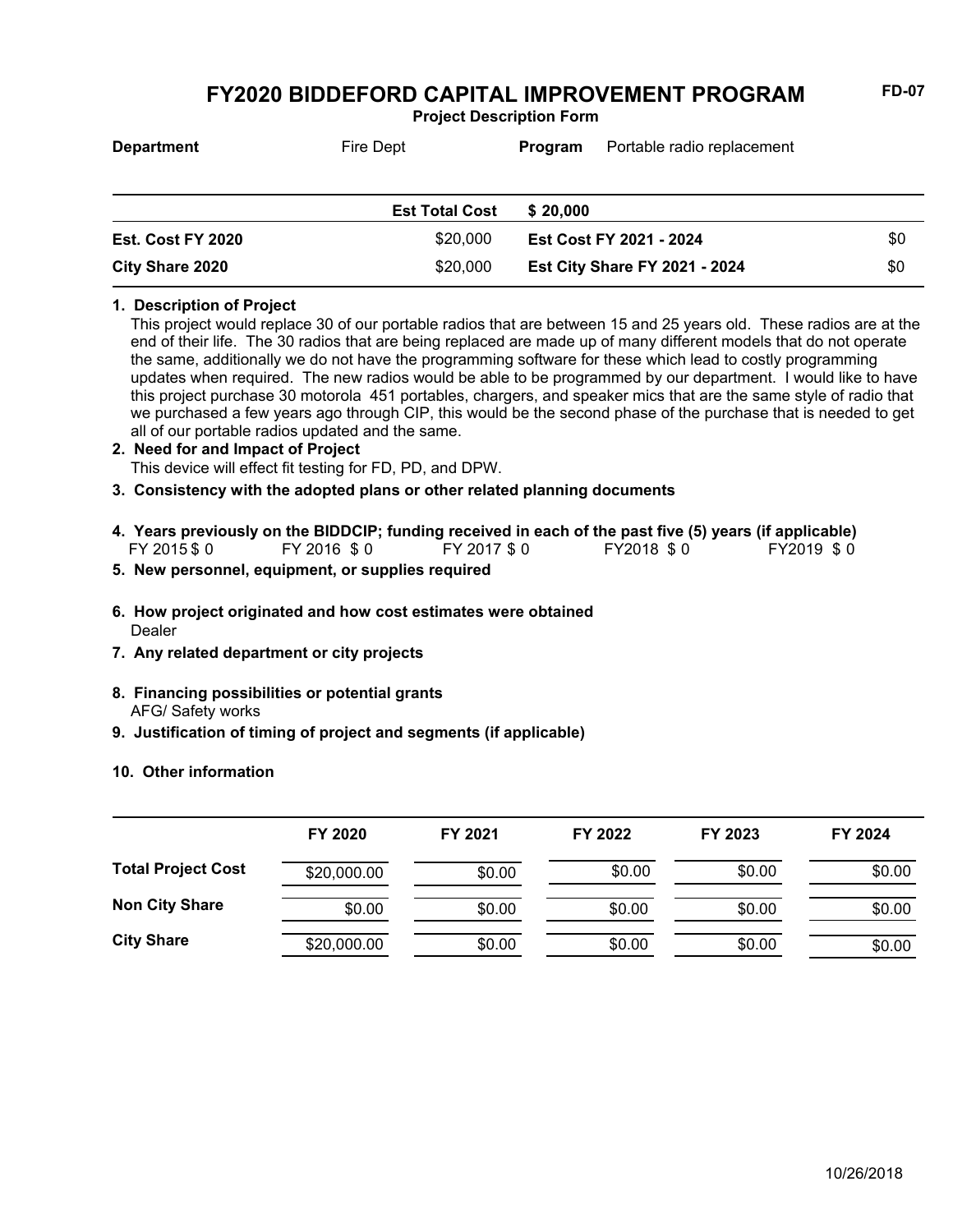**Project Description Form**

| <b>Department</b>      | Fire Dept             | Respirator fit testing machine<br><b>Program</b> |                                      |     |
|------------------------|-----------------------|--------------------------------------------------|--------------------------------------|-----|
|                        | <b>Est Total Cost</b> | \$10,000                                         |                                      |     |
| Est. Cost FY 2020      | \$10,000              |                                                  | <b>Est Cost FY 2021 - 2024</b>       | \$0 |
| <b>City Share 2020</b> | \$10,000              |                                                  | <b>Est City Share FY 2021 - 2024</b> | \$0 |

#### **1. Description of Project**

This device is used for required annual fit testing that is mandated by Maine Safety Works (OSHA). This new device will replace a device that is over 15 years old that was originally purchased as a mutual community device that was used for just fire departments. All of the communities that were involved in the original purchase have now purchased their own devices. Today we are not only fit testing FD personnel, we are also fit testing PD and DPW personnel that require it.

- This device will effect fit testing for FD, PD, and DPW. **2. Need for and Impact of Project**
- **3. Consistency with the adopted plans or other related planning documents**
- FY 2015 \$ 0 FY 2016 \$ 0 FY 2017 \$ 0 FY2018 \$ 0 FY2019 \$ 0 **4. Years previously on the BIDDCIP; funding received in each of the past five (5) years (if applicable)**
- **5. New personnel, equipment, or supplies required**
- From local dealer **6. How project originated and how cost estimates were obtained**
- **7. Any related department or city projects**
- Safety works **8. Financing possibilities or potential grants**
- **9. Justification of timing of project and segments (if applicable)**
- **10. Other information**

|                           | FY 2020     | FY 2021 | FY 2022 | FY 2023 | FY 2024 |
|---------------------------|-------------|---------|---------|---------|---------|
| <b>Total Project Cost</b> | \$10,000.00 | \$0.00  | \$0.00  | \$0.00  | \$0.00  |
| <b>Non City Share</b>     | \$0.00      | \$0.00  | \$0.00  | \$0.00  | \$0.00  |
| <b>City Share</b>         | \$10,000.00 | \$0.00  | \$0.00  | \$0.00  | \$0.00  |